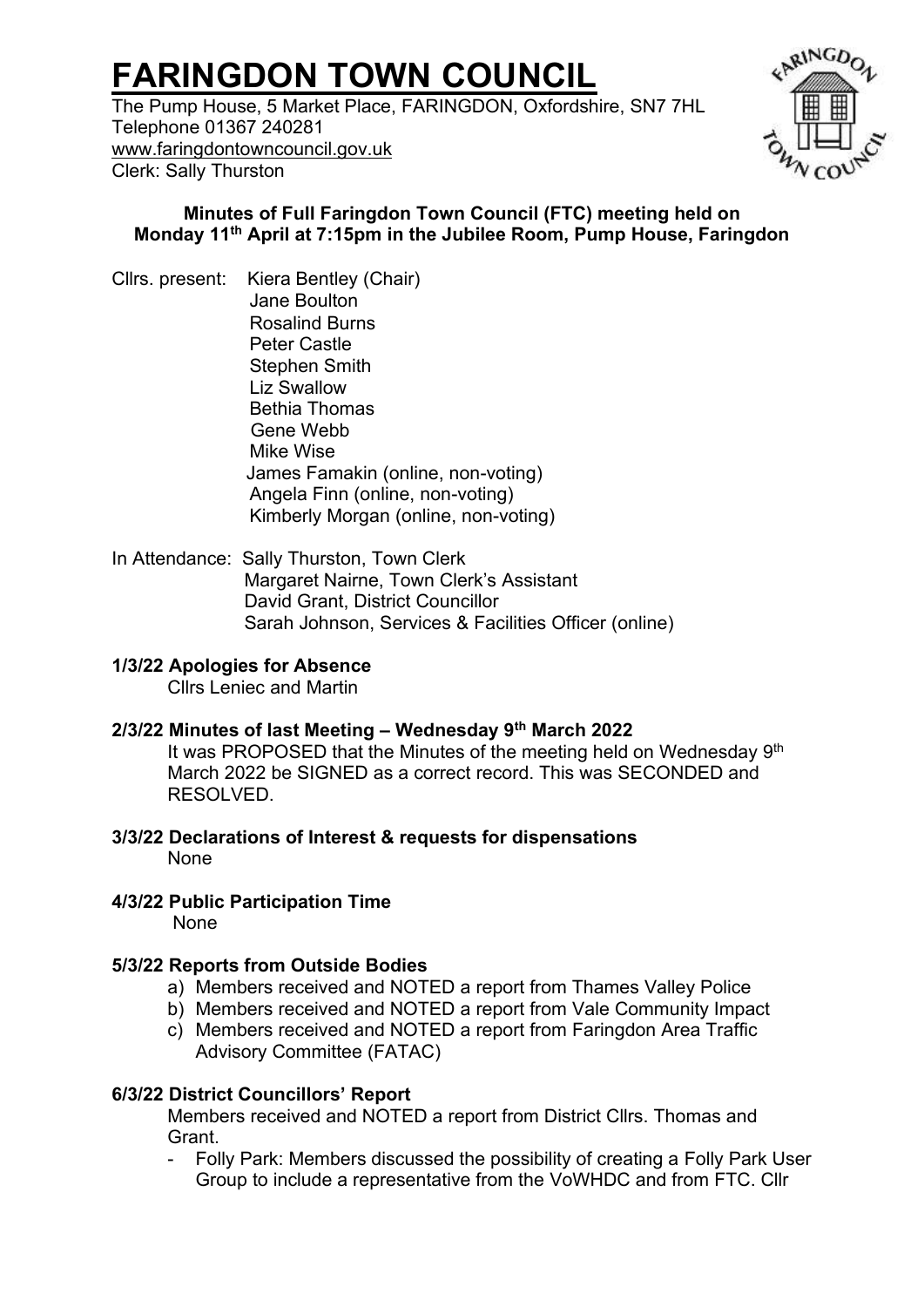Bentley initially to discuss with the Clerk before adding to future council meeting agenda.

# **7/3/22 County Councillor's Report**

Members received and NOTED a report from Cllr Thomas.

# **8/3/22 Chair's Activity Report**

Members received and NOTED a report from Cllr Bentley.

#### **9/3/22 Reports from Committees and Working Parties**

Members NOTED minutes and reports from the following committee meetings, including decisions taken under delegated authority:

- a) Town Centre Regeneration Working Party:
- b) Planning & Highways Committee: 23<sup>rd</sup> March 2022
- c) Jubilee Working Party: 23rd March 2022
- d) Community and Partnerships Committee: 30th March 2022
- e) Grants Sub Committee: 30<sup>th</sup> March 2022
- f) Facilities Committee: 4th April 2022
- g) Climate Change Working Party: 5th April 2022
- h) CIL Working Party: 11<sup>th</sup> April 2022

# **10/3/22 Community infrastructure Levy and S106**

- a) Members received a recommendation from the CIL working Party regarding funding for Faringdon Football Club. Cllr Castle PROPOSED, Cllr Bentley SECONDED, and Members RESOLVED to grant £9,000 to Faringdon Football Club as a contribution towards cost of new mowing equipment.
- b) Members received notification of funds released to a total of £163,381.57.
- In order to ensure the money is spent in line with community need. Cllr Bentley suggested initiating fresh discussion of FTC's values, focus and ambitions at the next Strategic Working Party Meeting being held on Wednesday 11<sup>th</sup> May.

# **11/3/22****Clerk's Report & Schedule of Payments**

- a) Members NOTED the Clerk's activity report
- b) Members received the schedule of payments up to and including April 11<sup>th</sup> 2022 (Appendix a). It was PROPOSED by Cllr Bentley that the payments be APPROVED. This was SECONDED by Cllr Castle and RESOLVED.
- Cllr Wise queried rates being paid on Elms Tennis Court. Cllr Thomas to query with District Council.

# **12/3/22****Street Names**

Members received and NOTED request for street names for phase two of the land south of Park Rd development. It was PROPOSED that the Clerk, in consultation with Cllr. Wise, be delegated authority to suggest names from the War Memorial. This was SECONDED and RESOLVED.

# **13/3/22****Nursery Provision at Folly View Primary School Consultation**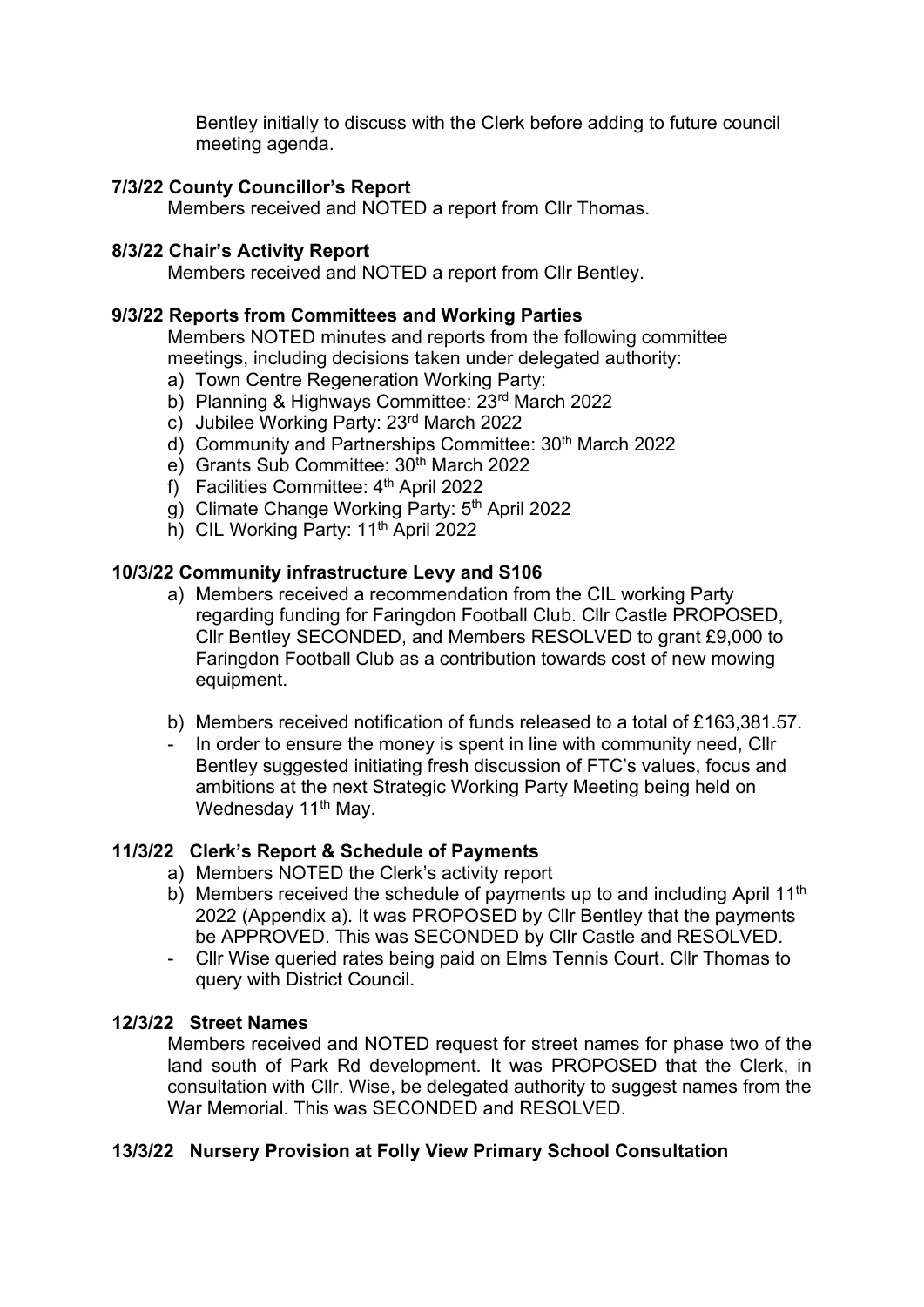Members discussed letter from Faringdon Learning Trust referring to a consultation on the provision of new nursery places at the new Folly View Primary School. Clerk to ask Faringdon Learning Trust for further clarification, specifically on the provision of the new nursery places in relation to primary intake.

#### **14/3/22 Faringdon Food Bank**

- a) Members received and discussed a recommendation from the Communities and Partnerships Committee for FTC to take over the management of Faringdon Food Bank. It was PROPOSED that FTC take over the management and review regularly. This was SECONDED and RESOLVED.
- b) It was PROPOSED, SECONDED and RESOLVED to APPROVE to the revised partnership agreement

#### **15/3/22 Motion Under Notice**

Members considered Cllr. Webb's proposal that '*Faringdon Town Council proactively seek to achieve an improvement in the state of cleanliness of the streets in and around the Market Square, by liaising with VWHDC and OCC, encouraging residents and businesses, widening Tidy team focus, raising awareness through publicity.'* Seconded by Cllr. Morgan*.*

Following discussion of the motion, an amendment to remove the words "widening the Tidy Team focus" was PROPOSED by Cllr Castle, SECONDED by Cllr Wise and RESOLVED.

The revised motion: '*Faringdon Town Council proactively seek to achieve an improvement in the state of cleanliness of the streets in and around the Market Square, by liaising with VWHDC and OCC, encouraging residents and businesses, and raising awareness through publicity'* was PROPOSED by Cllr Webb, SECONDED by Cllr Bentley, and RESOLVED.

Members also agreed to add this as an item for discussion at the Town Meeting on May 18<sup>th</sup> 2022.

#### **16/3/22 Plastic Free Community Status**

Members considered and discussed a recommendation from the Community and Partnerships Committee to apply for plastic-free status for Faringdon. Cllr Swallow explained that this is aspirational and aims to encourage better choices with regard to single-use plastics. Surfers Against Sewage offer a step-by-step checklist of actions. Cllr Swallow PROPOSED: *"We work towards Faringdon achieving a 'Plastic Free Community Status' with Surfers Against Sewage, showing our commitment to the environment with our declaration of a Climate Emergency and working with our community to achieve this."*

This was SECONDED by Cllr Thomas and RESOLVED.

#### **17/3/22 Items for Information Only**

- 1. Elms Tennis Court: There is S106 money for resurfacing the tennis court but it transpires that the lease has moved from OCC to Faringdon Learning Trust. In order for funding to be released, Faringdon Learning Trust needs to acknowledge formally their position as leaseholders and confirm that the court will be available for community use for at least 10 years.
- 2. Pink Plaques: Cllr Burns reported that there has been a lot of interest in this proposal, and she will be holding an initial meeting in May.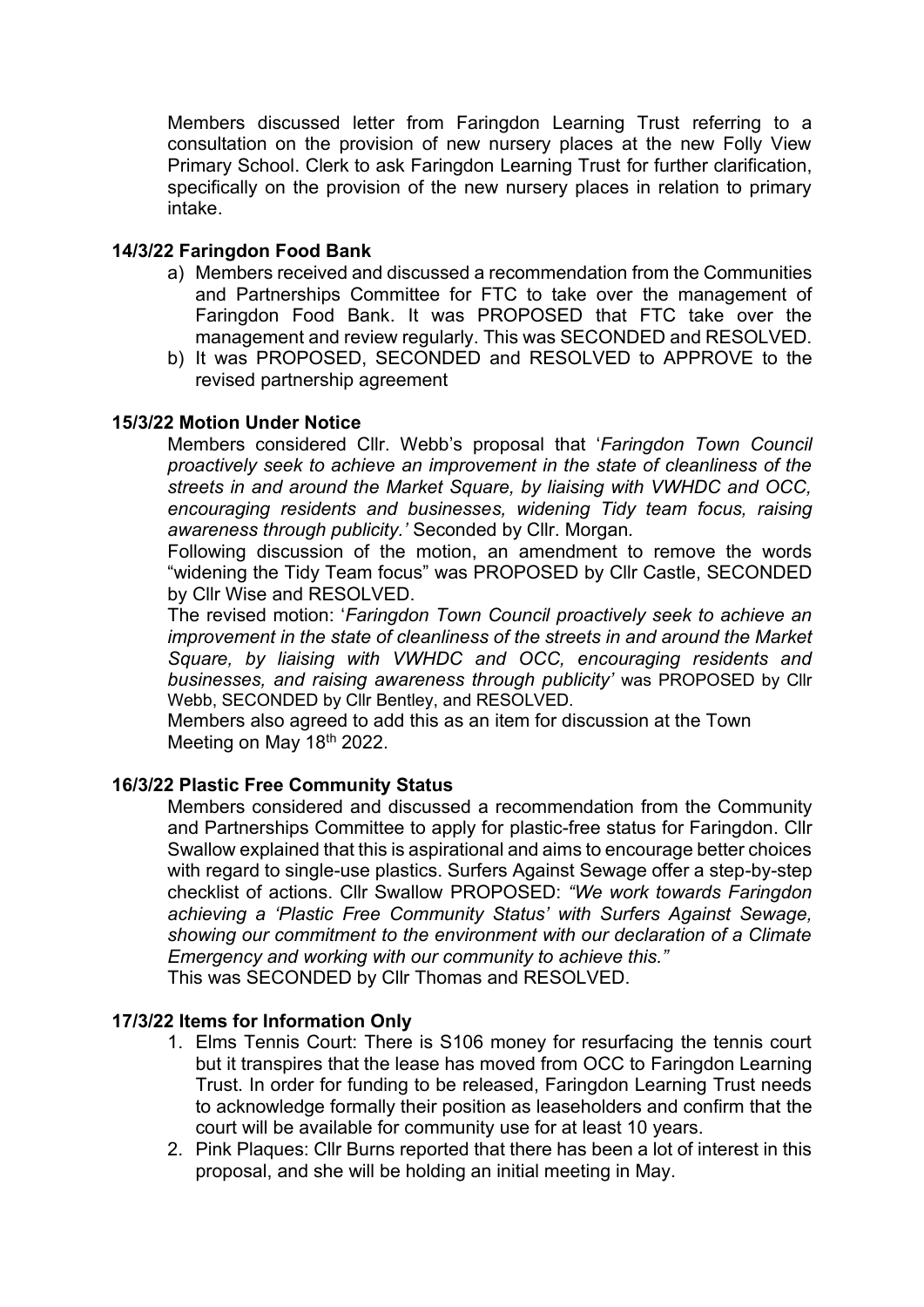3. Cllr Wise reported back from attending the recent General Meeting of The Oxfordshire Neighbourhood Plans Alliance (ONPA). The next meeting is being held in July. Cllr Wise advised that another member of FTC should also attend this meeting to ensure the council remain fully informed.

#### **18/3/22 Correspondence**

Members NOTED a list of correspondence circulated by email from 8<sup>th</sup> March 2022 up to and including 10<sup>th</sup> April 2022.

#### **19/3/22 Action list**

Members NOTED the update.

#### **20/3/22 Agenda Items for the next meeting to be held on 9th May 2022**

- Neighbourhood Plan
- Assign a member to attend ONPA Meeting

**Agenda Items for the Strategic WP meeting to be held on 11th May 2022** Discussion of FTC's values, focus and ambitions

#### **Agenda Items for the Town meeting to be held on 18 th May 2022**

- Street Cleanliness in the Town Centre
- Plastic Free Community Status
- Shared parking and driveway parking

#### **Meeting closed at: 9.18pm**

| Appendix a. CLERK'S REPORT                     |                              |   |           |
|------------------------------------------------|------------------------------|---|-----------|
| <b>Salaries</b>                                | <b>Salaries</b>              | £ | 13,674.82 |
| <b>HMRC</b>                                    | Tax and NI                   | £ | 2,964.17  |
| <b>OCC Pension CONTS</b>                       | <b>Pension Contributions</b> | £ | 4,328.62  |
| Bacs payments made due to<br>urgency (2021/22) |                              |   |           |
| The Place                                      | Agency                       | £ | 59.00     |
| AJ Arborists                                   | <b>Tree Work</b>             | £ | 696.00    |
| Webbs                                          | Maitenance                   | £ | 28.74     |
| Faringdon Electrical                           | Xmas trees                   | £ | 5,697.82  |
| Egerton - Consulting                           | Project management training  | £ | 200.00    |
| Bacs payments to pay (2021/22)                 |                              |   |           |
| <b>Cotswold Wollen Weavers</b>                 | Agency                       | £ | 126.00    |
| Peter Wheeler                                  | Agency                       | £ | 4.50      |
| <b>B</b> Matthews                              | Agency                       | £ | 18.90     |
| A Cane                                         | Agency                       | £ | 1.35      |
| Faringdon Honey                                | Agency                       | £ | 8.00      |
| <b>FCB</b>                                     | Agency                       | £ | 129.00    |
| <b>G</b> Wooliams                              | Agency                       | £ | 1.80      |
| S Irigoyen                                     | Agency                       | £ | 85.50     |
| <b>Helen Martin</b>                            | Agency                       | £ | 9.18      |
| Sarah Oliver                                   | Agency                       | £ | 7.88      |
| A Saunders                                     | Agency                       | £ | 10.80     |